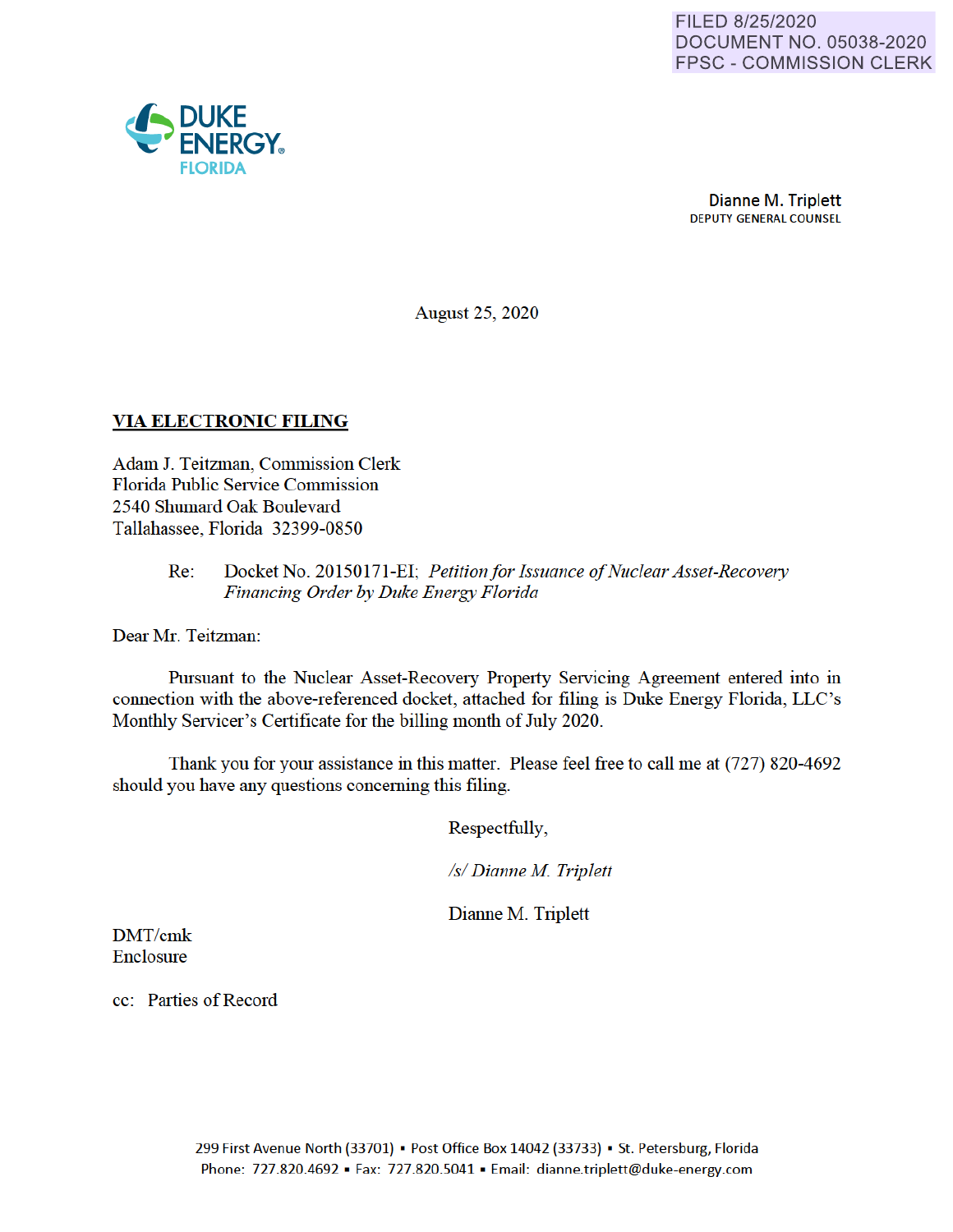# **CERTIFICATE OF SERVICE**

I HEREBY CERTIFY that a true and correct copy of the foregoing has been furnished via electronic mail to the following this  $25<sup>th</sup>$  day of August, 2020.

 */s/ Dianne M. Triplett*

|                                                                                                                                                                                                                                                                                       | Attorney                                                                                                                                                                          |
|---------------------------------------------------------------------------------------------------------------------------------------------------------------------------------------------------------------------------------------------------------------------------------------|-----------------------------------------------------------------------------------------------------------------------------------------------------------------------------------|
| Theresa Tan<br>Office of the General Counsel<br><b>Florida Public Service Commission</b><br>2540 Shumard Oak Blvd.<br>Tallahassee, FL 32399-0850<br><u>ltan@psc.state.fl.us</u>                                                                                                       | C. Rehwinkel / J. Kelly<br>Office of Public Counsel<br>c/o The Florida Legislature<br>111 West Madison Street, Room 812<br>Tallahassee, FL 32399-1400<br>kelly.jr@leg.state.fl.us |
| Jon C. Moyle, Jr. / Karen A. Putnal<br>118 North Gadsden Street<br>Tallahassee, FL 32301<br>jmoyle@moylelaw.com<br>kputnal@moylelaw.com<br>Robert Scheffel Wright / John T. LaVia, III<br>1300 Thomaswood Drive<br>Tallahassee, FL 32308<br>schef@gbwlegal.com<br>jlavia@gbwlegal.com | rehwinkel.charles@leg.state.fl.us<br>James W. Brew<br>1025 Thomas Jefferson Street, NW<br>Eighth Floor, West Tower<br>Washington, DC 20007-5201<br>jbrew@smxblaw.com              |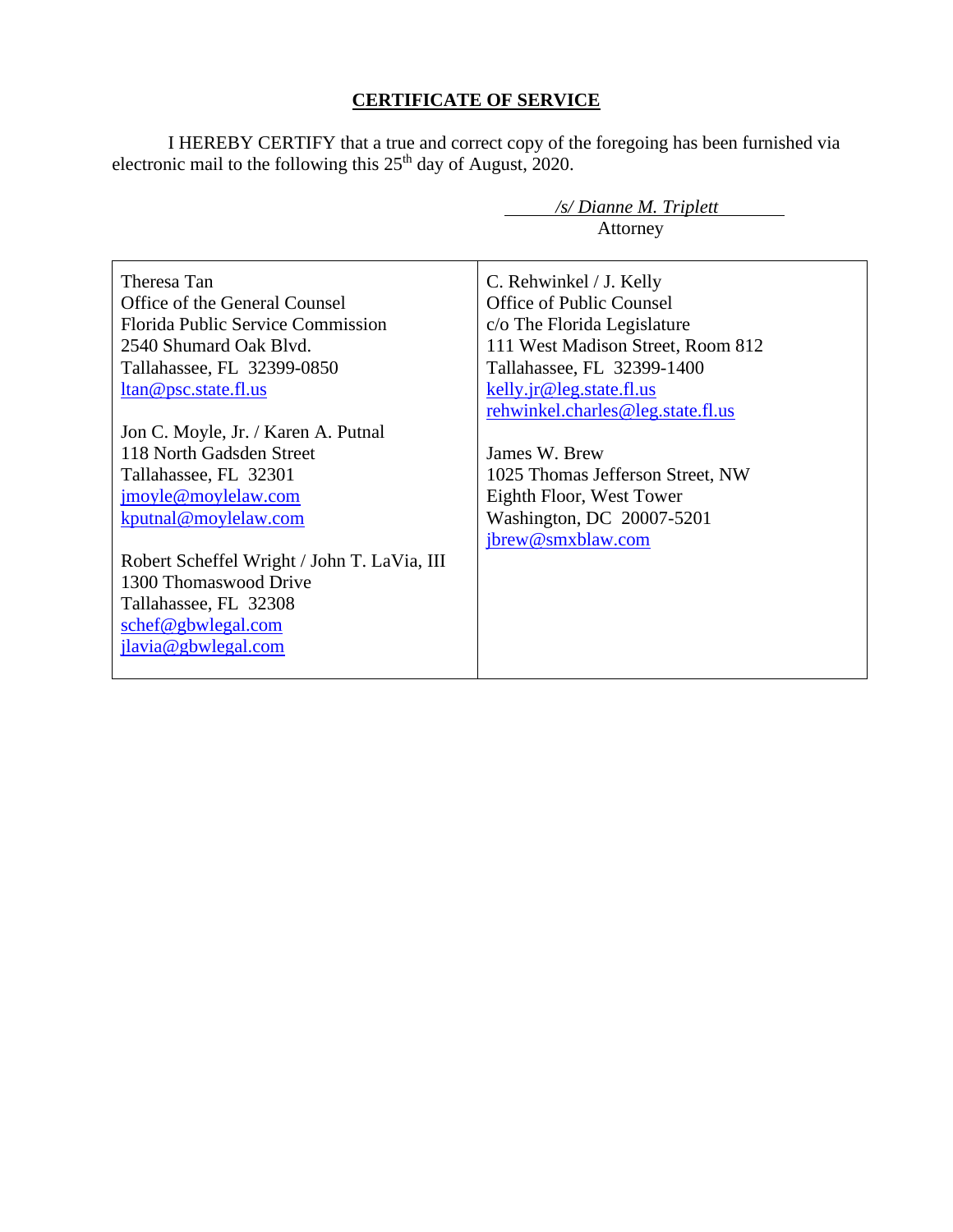# **MONTHLY SERVICER'S CERTIFICATE**

## **DUKE ENERGY FLORIDA PROJECT FINANCE, LLC**

### **\$1,294,290,000 Series A Senior Secured Nuclear Asset‐Recovery Bonds**

Pursuant to SECTION 3.01(b) of the Nuclear Asset‐Recovery Property Servicing Agreement dated as of June 22, 2016 by and between Duke Energy Florida, Inc., as Servicer, and Duke Energy Florida Project Finance, LLC, as Issuer (the "Servicing Agreement"), the Servicer does hereby certify as follows:

Capitalized terms used but not defined in this Monthly Servicer's Certificate have their respective meanings as set forth in the Servicing Agreement. References herein to certain sections and subsections are references to the respective sections or subsections of the Servicing Agreement.

Current BILLING MONTH: July 2020

#### Current BILLING MONTH: 6/30/2020 ‐ 07/29/2020

| Standard Billing for prior BILLING MONTH: June 2020            |                 |       |
|----------------------------------------------------------------|-----------------|-------|
| <b>Residential Total Billed</b>                                | 276,338,716     |       |
| Residential NUCLEAR ASSET-RECOVERY CHARGE ("NARC") Billed      | 4,690,057       | 1.70% |
| General Service Non-Demand Total Billed                        | 25,376,677      |       |
| <b>General Service Non-Demand NARC Billed</b>                  | 404,415         | 1.59% |
| <b>General Service Billed</b>                                  | 1,538,042       |       |
| <b>General Service NARC Billed</b>                             | 23,602          | 1.53% |
| General Service Demand Total Billed                            | 102,450,242     |       |
| <b>General Service Demand NARC Billed</b>                      | 1,859,009       | 1.81% |
| <b>Curtailable Total Billed</b>                                | 93,190          |       |
| <b>Curtailable NARC Billed</b>                                 | 1,657           | 1.78% |
| Interruptible Total Billed                                     | 9,720,346       |       |
| Interruptible NARC Billed                                      | 234,602         | 2.41% |
| <b>Lighting Total Billed</b>                                   | 1,341,384       |       |
| <b>Lighting NARC Billed</b>                                    | 4,656           | 0.35% |
| YTD Net Write-offs as a % of Total Billed Revenue (see Note 1) |                 |       |
| Non-Residential Class Customer Write-offs                      |                 |       |
| <b>Residential Class Customer Write-offs</b>                   |                 |       |
| <b>Total Write-offs</b>                                        | 0.032%          |       |
| Aggregate NARC Collections (see Note 2)                        |                 |       |
| <b>Total NARC Remitted for Current BILLING MONTH</b>           |                 |       |
| <b>Residential NARC Collected</b>                              | \$<br>5,618,765 |       |
| General Service Non-Demand NARC Collected                      | 484,227         |       |
| <b>General Service NARC Collected</b>                          | 28,535          |       |
| <b>General Service Demand NARC Collected</b>                   | 2,227,445       |       |
| <b>Curtailable NARC Collected</b>                              | 1,730           |       |
| Interruptible NARC Collected                                   | 281,025         |       |
| <b>Lighting NARC Collected</b>                                 | 5,188           |       |
| <b>Sub-Total of NARC Collected</b>                             | Ŝ.<br>8,646,915 |       |
| <b>Total Current NARC Collected and Remitted</b>               | \$<br>8,646,915 |       |